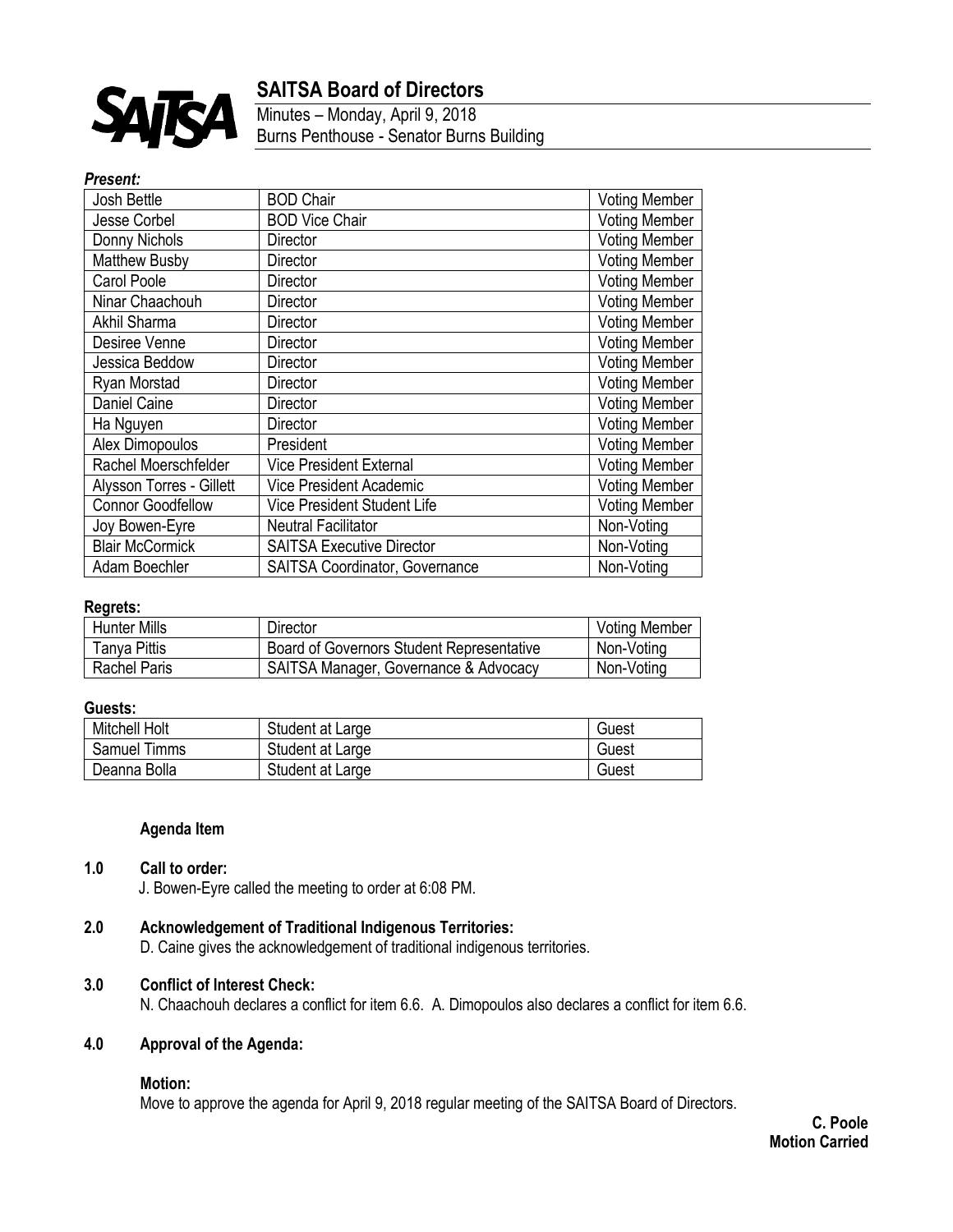### **5.0 Adoption of Minutes:**

# **5.1 Regular Meeting of the Board from March 5, 2018.**

#### **Motion:**

Move to approve the minutes from the March 5, 2018 regular meeting of the Board of Directors.

**N. Chaachouh Motion Carried**

### **6.0 Board of Governors Student Representative Selection Process:**

# **6.1 Selection Committee Chair explanation of Process**

R. Moerschfelder describes process of the selection committee to shortlist candidates for presentations to the Board of Directors.

### **6.2 Candidate #1 presentation and questions**

Candidate Deanna Bolla presents to the Board of Directors.

# **6.3 Candidate #2 presentation and questions**

Candidate Ninar Chaachouh presents to the Board of Directors.

### **6.4 Candidate #3 presentation and questions**

Candidate Alex Dimopoulos presents to the Board of Directors.

# **6.5 In Camera discussion and selection**

#### **Motion:**

Move to go in Camera at 6:41PM.

#### **Motion:**

Move to go out of Camera at 7:22 PM.

**A. Torres-Gillett Motion Carried**

**C. Goodfellow Motion Carried**

# **6.6 Board of Governors Student Representative ratification**

#### **Motion:**

Move to accept the results of the secret ballot; ratifying Ninar Chaachouh as the SAIT Board of Governors Student Representative for the 2018-2019 Academic year.

> **J. Bettle Abstention: N. Chaachouh Carried**

# **7.0 Individual Reports:**

Verbal and written reports were provided by A. Dimopoulos, R. Moerschfelder, A. Torres-Gillett, and C. Goodfellow. B. McCormick gave a verbal report focused on the Provincial Budget and noted the process for a SAITSA rebranding. Tanya Pittis Board of Governors Student Representative sent regrets, no report submitted as the Board of Governors have not met since the last regular meeting of the SAITSA BOD.

# **8.0 Committee Reports:**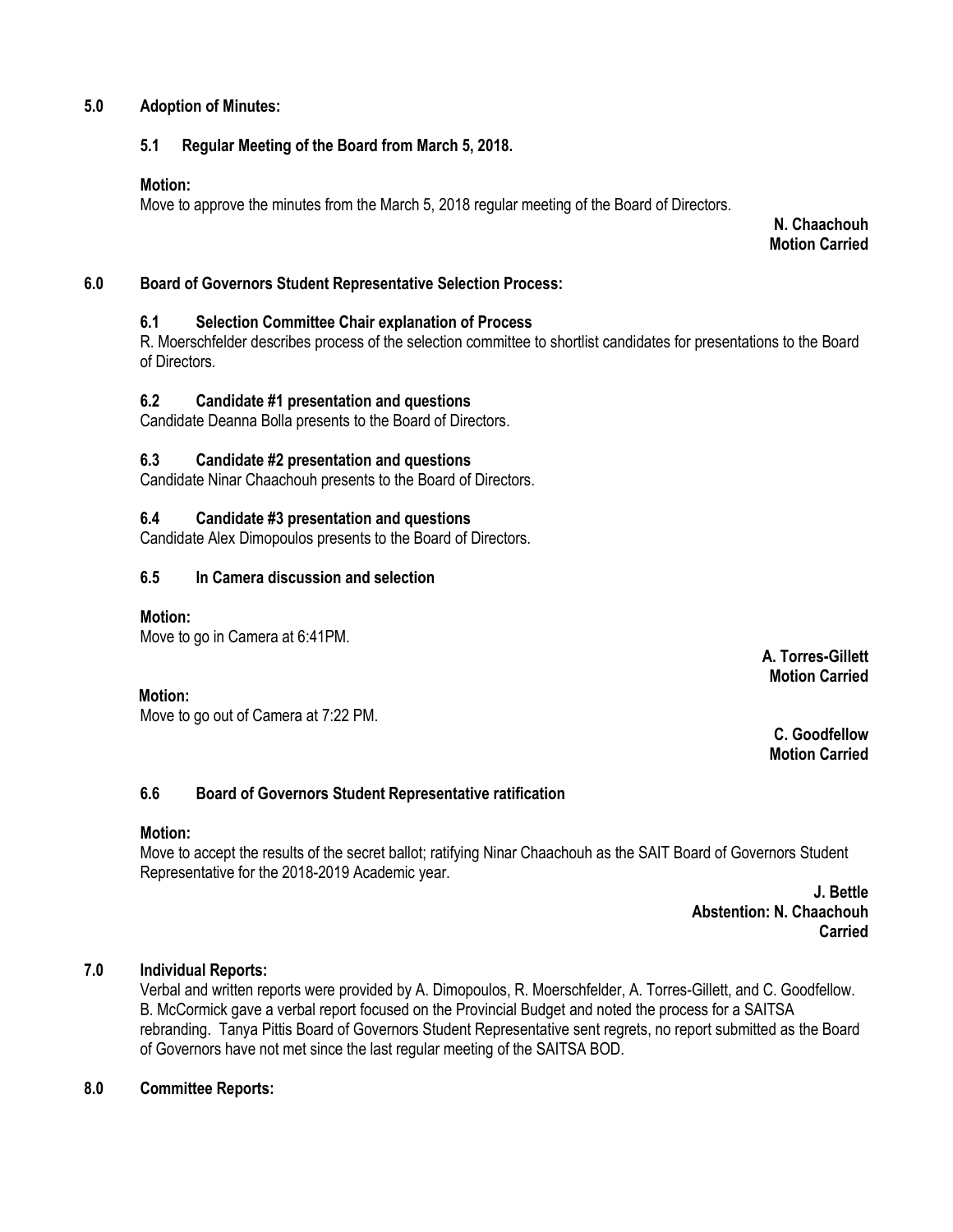- **8.1 Campus Life Committee - C. Goodfellow** Recommended the committee is removed from the Bylaws as a standing committee of the Board of Directors in the Bylaw revision process. The last meeting of the committee was cancelled and likely the next one as well due to executive transition.
- **8.2 Finance Committee - A. Dimopoulos** Report as submitted, verbally reported that the committee reviewed the Bylaws and made recommendations. The next meeting is scheduled for May 2, 2018.
- **8.3 Governance Committee - A. Torres-Gillett**  The committee has been working on Bylaws and potential EC review processes. Looking to organize a day planning session tentatively on May 6, 2018. Lots of work still to do and looking for feedback.
- **8.4 Advocacy Committee - R. Moerschfelder** The committee has completed the initial drafting of the Advocacy Plan, looking for feedback from the BOD. Please send any feedback to me by May 1, 2018. The committee will send the final draft to the BOD with the May 14, 2018 agenda package.

R. Moerschfelder asks N. Chaachouh to report on the Advocacy Committee's Vent Event as she was unable to attend. N. Chaachouh reports that there were approximately 80 students who attended. Lots of good conversation, responses and feedback. Would recommend that the event occurs again in the future.

**8.5 Environmental Sustainability - D. Davis (Chair of Committee)** – No report. Committee has not met.

#### **Motion:**

Move to dissolve the Environmental Sustainability Ad-hoc Committee.

**A. Torres-Gillett Motion Carried Abstentions: D. Caine**

- **8.6 Student Expansion Committee Advisory Committee - B. McCormick** Verbally reported the Government of Alberta is not funding new initiatives, but at this time are still lending money through Alberta Capital Finance which bodes well as we are looking to borrow. Will be giving a presentation later in the meeting about SAITSA HQ.
- **8.7 Strategic Plan Committee - A. Torres-Gillett** The committee has not met since the session with Watson on March 11, 2018. Looking forward to completing a final draft of the new Strategic Plan.

#### **9.0 Business Items:**

#### **9.1 Ratification of Chief Returning Officer (CRO) Report for 2018 EC Elections**

#### **Motion:**

Move to ratify the Chief Returning Officer (CRO) Report for the 2018 EC Elections.

**D. Nichols Abstentions A. Torres-Gillett and J. Beddow Carried**

#### **Motion**

Move to amend agenda, item 9.2 "Motion to call a Special Meeting of the BOD for April 16<sup>th</sup> re: Bylaw reading" will become 9.4, 9.3 "Bylaw Motions 1st reading" will become 9.2 and 9.4 "Bylaw Motions 2nd reading" will become 9.3.

> **J. Bettle Carried**

#### **9.2 Bylaw Motions 1st reading**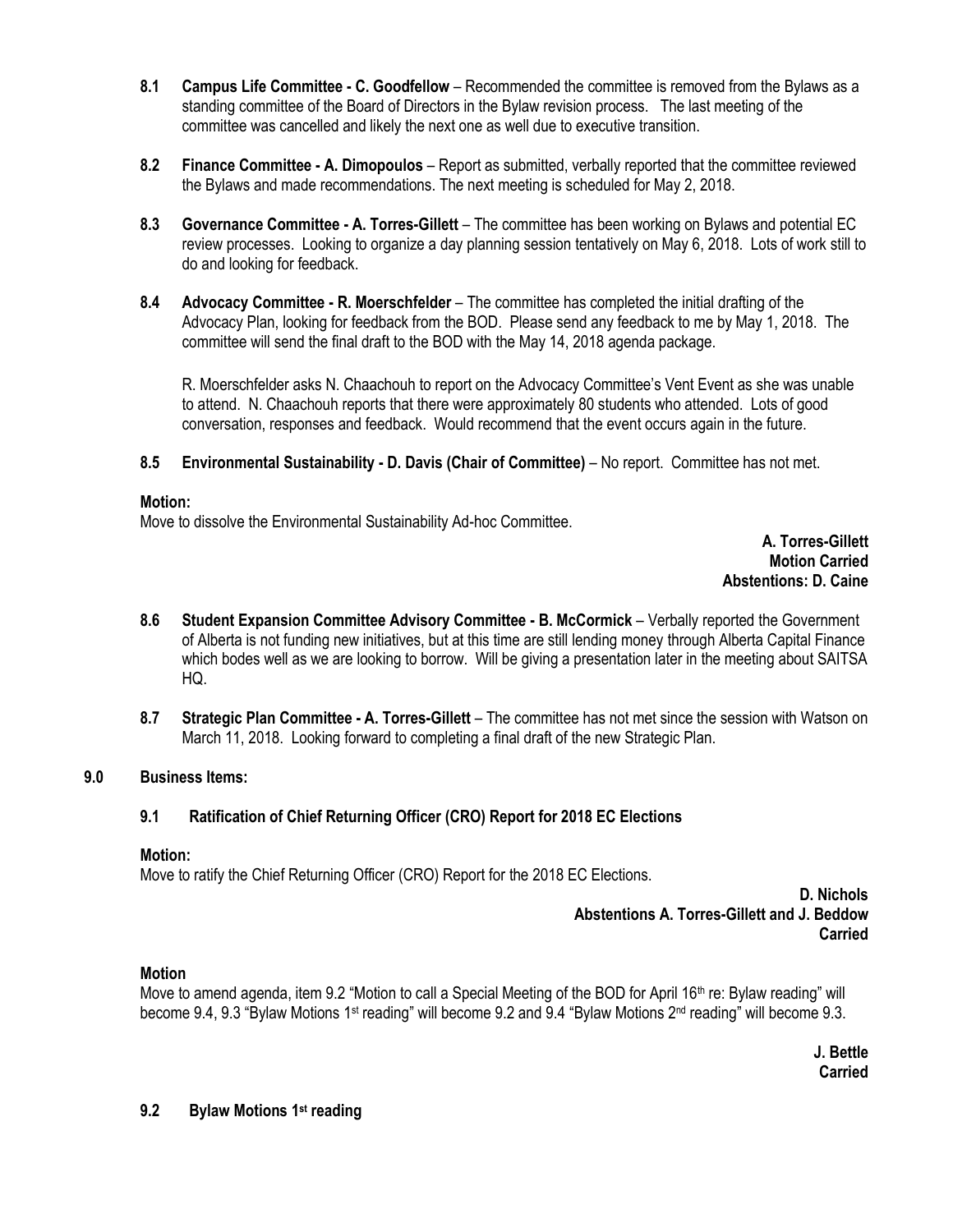#### **Motion:**

Move to strike Bylaw 4.2: **"The Board cannot make changes or amendments to these Bylaws between May and September."**

Move to strike Bylaw 7.10.3: **"Quorum for the Board will be reduced to six voting members from May to September."**

Move to amend Bylaw 16.1: **"Quorum at any regular meeting of the Board will be three quarters of voting members. With the exception of meetings held between May and September, whereby Quorum will be six (6) voting members,"** to read: "Quorum at any regular meeting of the Board will be three quarters of voting members."

Move to approve the first reading of the bylaws.

**A. Torres-Gillett Opposed J. Corbel and M. Busby Carried**

*J. Powell read the changes into record.*

- *The striking of Bylaw 4.2*
- *The striking of Bylaw 7.10.3*
- *Approved amendments to Bylaw 16.1*

#### **9.3 Bylaw Motions 2nd reading**

#### **Motion:**

Move to strike Bylaw 4.2: **"The Board cannot make changes or amendments to these Bylaws between May and September."**

Move to strike Bylaw 7.10.3: **"Quorum for the Board will be reduced to six voting members from May to September."**

Move to amend Bylaw 16.1: **"Quorum at any regular meeting of the Board will be three quarters of voting members. With the exception of meetings held between May and September, whereby Quorum will be six (6) voting members,"** to read: "Quorum at any regular meeting of the Board will be three quarters of voting members."

Move to approve the second reading of the bylaws.

**J. Beddow Opposed J. Corbel and M. Busby Carried**

*J. Powell read the changes into record.*

- *The striking of Bylaw 4.2*
- *The striking of Bylaw 7.10.3*
- *Approved amendments to Bylaw 16.1*

#### **9.4 Motion to call a Special Meeting of the BOD for April 16th re: Bylaw reading**

#### **Motion:**

Move to call a Special Meeting on April 16, 2018 at 6pm. Subject: Third Reading of the Bylaws.